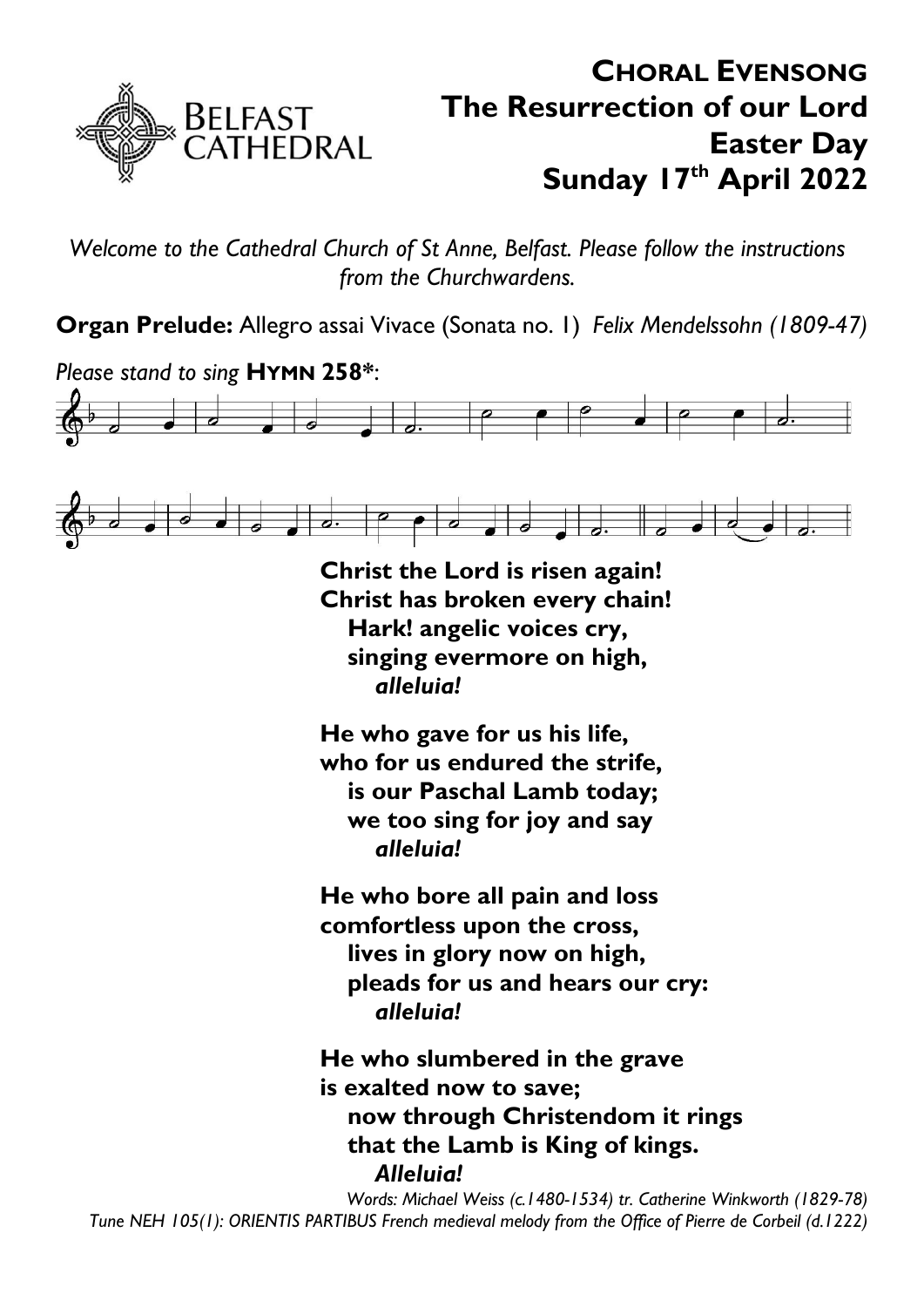*Please remain standing for the* **OPENING RESPONSES:**

*Priest:* O Lord, open thou our lips.

*Choir:* And our mouth shall shew forth thy praise.

*Priest:* O God, make speed to save us.

*Choir:* O Lord, make haste to help us.

*Priest:* Glory be to the Father, and to the Son, and to the Holy Ghost.

*Choir:* As it was in the beginning, is now, and ever shall be, world without end. Amen.

*Priest:* Praise ye the Lord.

*Choir:* The Lord's name be praised.

*Setting: Humphrey Clucas (born 1941)*

# *Please sit while the choir sings* **PSALM 66, vv 1-11:**

O be joyful in God, all ye lands:

sing praises unto the honour of his Name, make his praise to be glorious. Say unto God, O how wonderful art thou in thy works:

through the greatness of thy power shall thine enemies be found liars unto thee.

For all the world shall worship thee:

sing of thee, and praise thy Name.

O come hither, and behold the works of God:

how wonderful he is in his doing toward the children of men.

He turned the sea into dry land:

so that they went through the water on foot; there did we rejoice thereof. He ruleth with his power for ever; his eyes behold the people:

and such as will not believe shall not be able to exalt themselves.

O praise our God, ye people:

and make the voice of his praise to be heard;

Who holdeth our soul in life:

and suffereth not our feet to slip.

For thou, O God, hast proved us:

thou also hast tried us, like as silver is tried.

Thou broughtest us into the snare:

and laidest trouble upon our loins.

Thou sufferedst men to ride over our heads:

we went through fire and water, and thou broughtest us out into a wealthy place.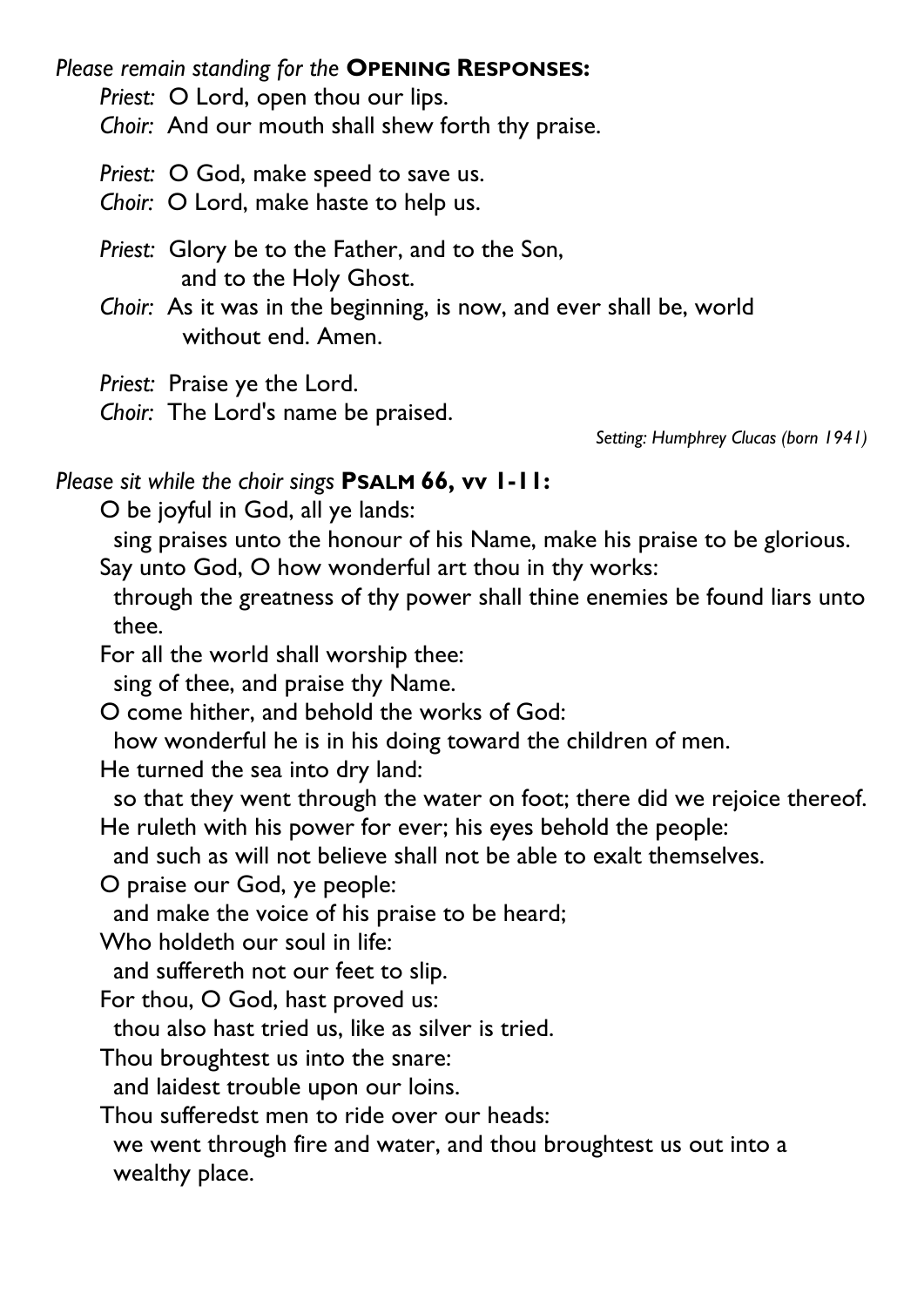#### *Please stand for the* **GLORIA:**

Glory be to the Father:

and to the Son, and to the Holy Ghost.

As it was in the beginning, is now, and ever shall be:

world without end. Amen.

*Chant: Rev. Henry East Havergal (1820-75)*

# *Please sit for the* **FIRST LESSON:** Isaiah 43:1-21

But now thus says the Lord, he who created you, O Jacob, he who formed you, O Israel:

Do not fear, for I have redeemed you; I have called you by name, you are mine.

When you pass through the waters, I will be with you; and through the rivers, they shall not overwhelm you;

when you walk through fire you shall not be burned, and the flame shall not consume you.

For I am the Lord your God, the Holy One of Israel, your Saviour.

I give Egypt as your ransom, Ethiopia and Seba in exchange for you.

Because you are precious in my sight, and honoured, and I love you,

I give people in return for you, nations in exchange for your life.

Do not fear, for I am with you; I will bring your offspring from the east, and from the west I will gather you;

I will say to the north, 'Give them up', and to the south, 'Do not withhold; bring my sons from far away and my daughters from the end of the earth everyone who is called by my name, whom I created or my glory, whom I formed and made.'

Bring forth the people who are blind, yet have eyes,

who are deaf, yet have ears!

Let all the nations gather together, and let the peoples assemble.

Who among them declared this, and foretold to us the former things? Let them bring their witnesses to justify them, and let them hear and say, 'It is true.'

You are my witnesses, says the Lord, and my servant whom I have chosen, so that you may know and believe me and understand that I am he.

Before me no god was formed, nor shall there be any after me.

I, I am the Lord, and besides me there is no saviour.

I declared and saved and proclaimed, when there was no strange god among you; and you are my witnesses, says the Lord.

I am God, and also henceforth I am He; there is no one who can deliver from my hand; I work and who can hinder it?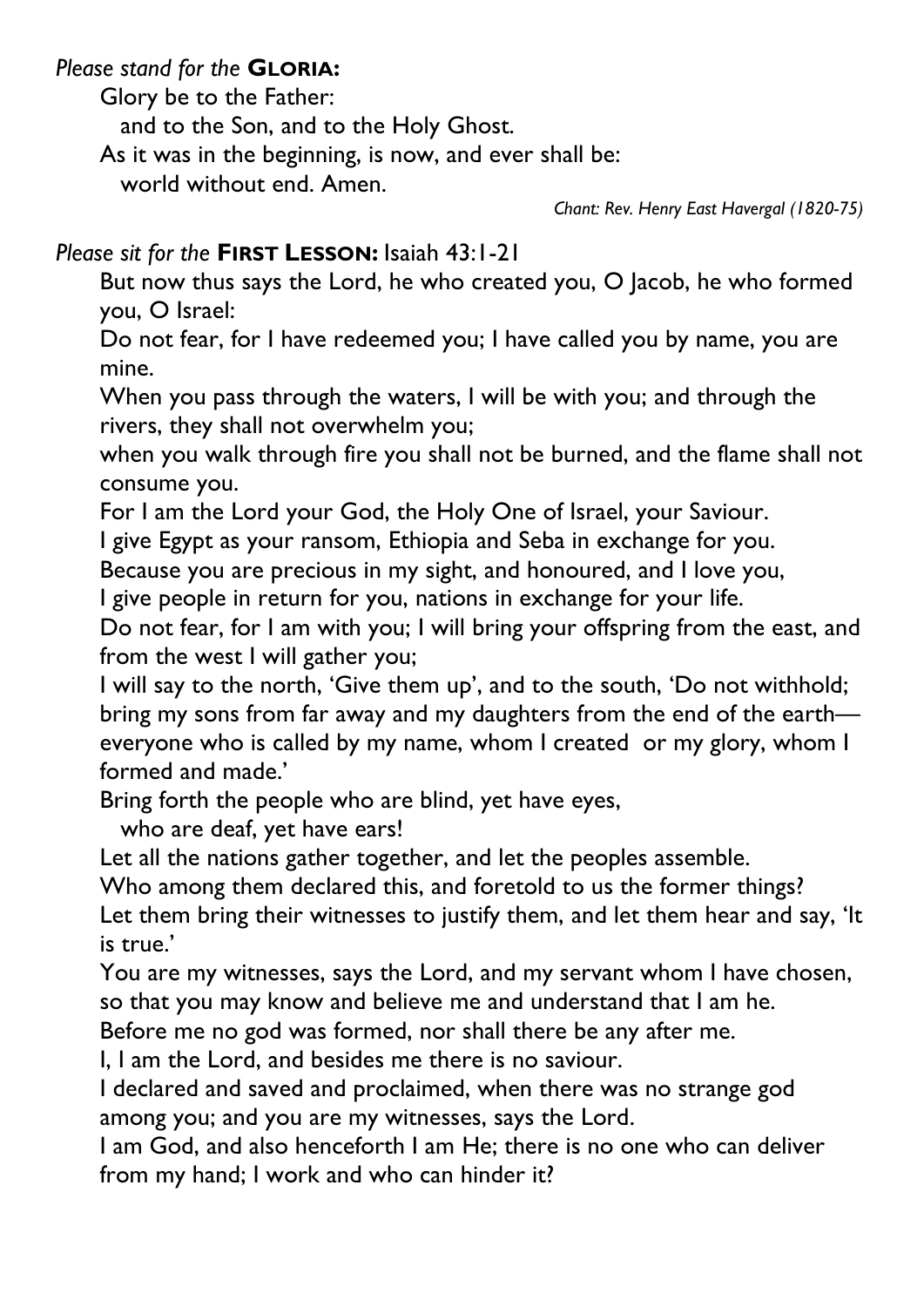Thus says the Lord, your Redeemer, the Holy One of Israel:

For your sake I will send to Babylon and break down all the bars,

and the shouting of the Chaldeans will be turned to lamentation.

I am the Lord, your Holy One, the Creator of Israel, your King. Thus says the Lord, who makes a way in the sea, a path in the mighty waters,

who brings out chariot and horse, army and warrior;

they lie down, they cannot rise, they are extinguished, quenched like a wick: Do not remember the former things, or consider the things of old.

I am about to do a new thing; now it springs forth, do you not perceive it? I will make a way in the wilderness and rivers in the desert.

The wild animals will honour me, the jackals and the ostriches;

for I give water in the wilderness, rivers in the desert,

to give drink to my chosen people,the people whom I formed for myself so that they might declare my praise.

# *Please remain seated as the choir sings the* **MAGNIFICAT**:

My soul doth magnify the Lord:

and my spirit hath rejoiced in God my Saviour.

For he hath regarded:

the lowliness of his handmaiden.

For behold, from henceforth:

all generations shall call me blessed.

For he that is mighty hath magnified me:

and holy is his Name.

And his mercy is on them that fear him:

throughout all generations.

He hath shewed strength with his arm:

he hath scattered the proud in the imagination of their hearts.

He hath put down the mighty from their seat:

and hath exalted the humble and meek.

He hath filled the hungry with good things:

and the rich he hath sent empty away.

He remembering his mercy hath holpen his servant Israel:

as he promised to our forefathers, Abraham and his seed for ever.

# *Please stand for the* **GLORIA:**

Glory be to the Father:

and to the Son, and to the Holy Ghost.

As it was in the beginning, is now, and ever shall be:

world without end. Amen.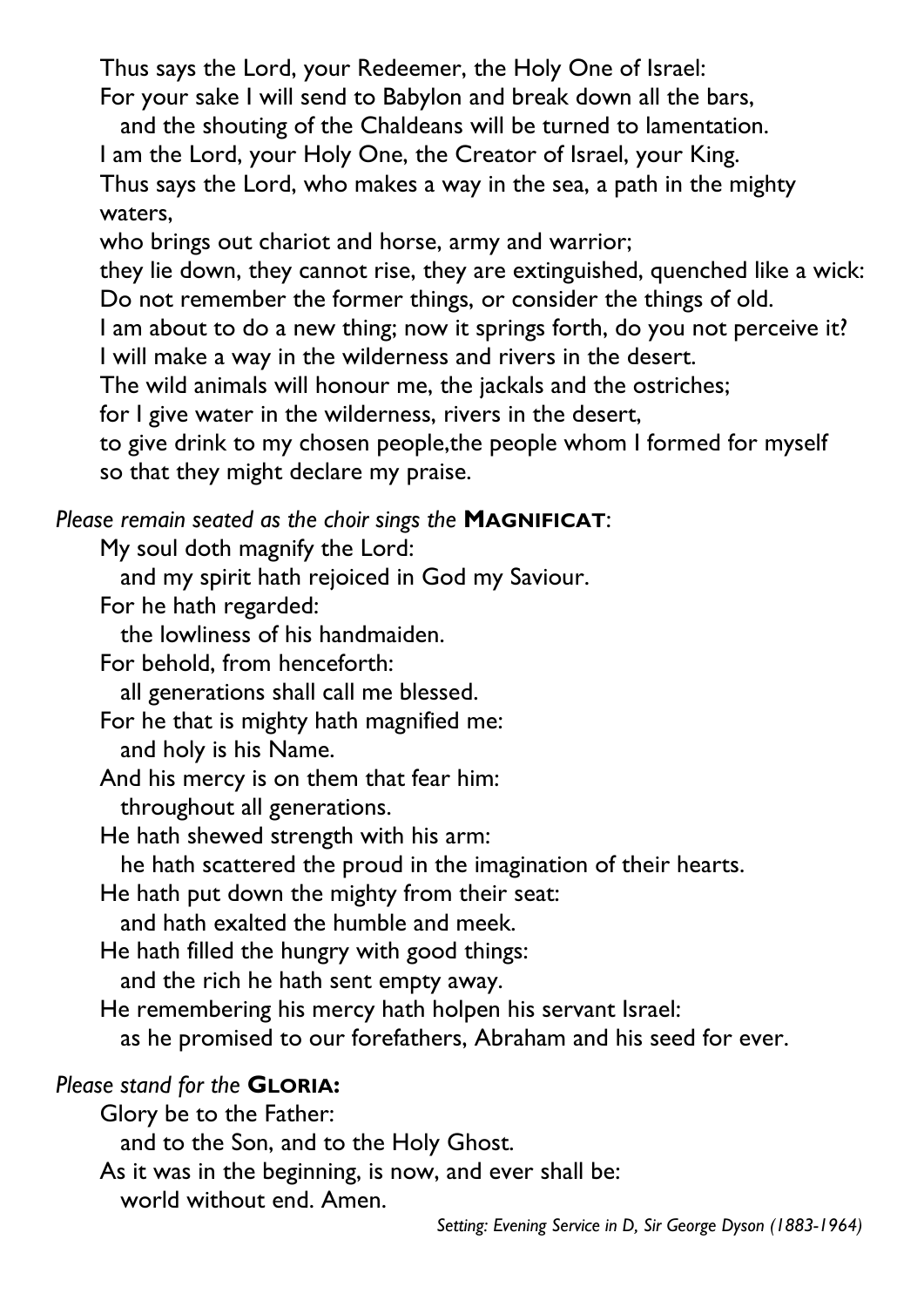#### *Please sit for the* **SECOND LESSON:** 1 Corinthians 15:1-11

Now I should remind you, brothers and sisters, of the good news that I proclaimed to you, which you in turn received, in which also you stand, through which also you are being saved, if you hold firmly to the message that I proclaimed to you—unless you have come to believe in vain.

For I handed on to you as of first importance what I in turn had received: that Christ died for our sins in accordance with the scriptures, and that he was buried, and that he was raised on the third day in accordance with the scriptures, and that he appeared to Cephas, then to the twelve. Then he appeared to more than five hundred brothers and sisters at one time, most of whom are still alive, though some have died.

Then he appeared to James, then to all the apostles. Last of all, as to someone untimely born, he appeared also to me. For I am the least of the apostles, unfit to be called an apostle, because I persecuted the church of God. But by the grace of God I am what I am, and his grace towards me has not been in vain. On the contrary, I worked harder than any of them—though it was not I, but the grace of God that is with me. Whether then it was I or they, so we proclaim and so you have come to believe.

#### *Please remain seated as the choir sings the* **NUNC DIMITTIS:**

Lord, now lettest thou thy servant depart in peace:

according to thy word.

For mine eyes have seen:

thy salvation.

Which thou hast prepared:

before the face of all people.

To be a light to lighten the Gentiles:

and to be the glory of thy people Israel.

#### *Please stand for the* **GLORIA:**

Glory be to the Father: and to the Son, and to the Holy Ghost. As it was in the beginning, is now, and ever shall be: world without end. Amen.

*Setting: Evening Service in D, Sir George Dyson (1883-1964)*

#### *Please remain standing and face east to recite the* **APOSTLES' CREED**:

I believe in God **the Father almighty, maker of heaven and earth; And in Jesus Christ his only Son our Lord; who was conceived by the Holy Spirit, born of the Virgin Mary, suffered under Pontius Pilate, was crucified, dead, and buried. He descended into hell. The third day he rose again from the dead.**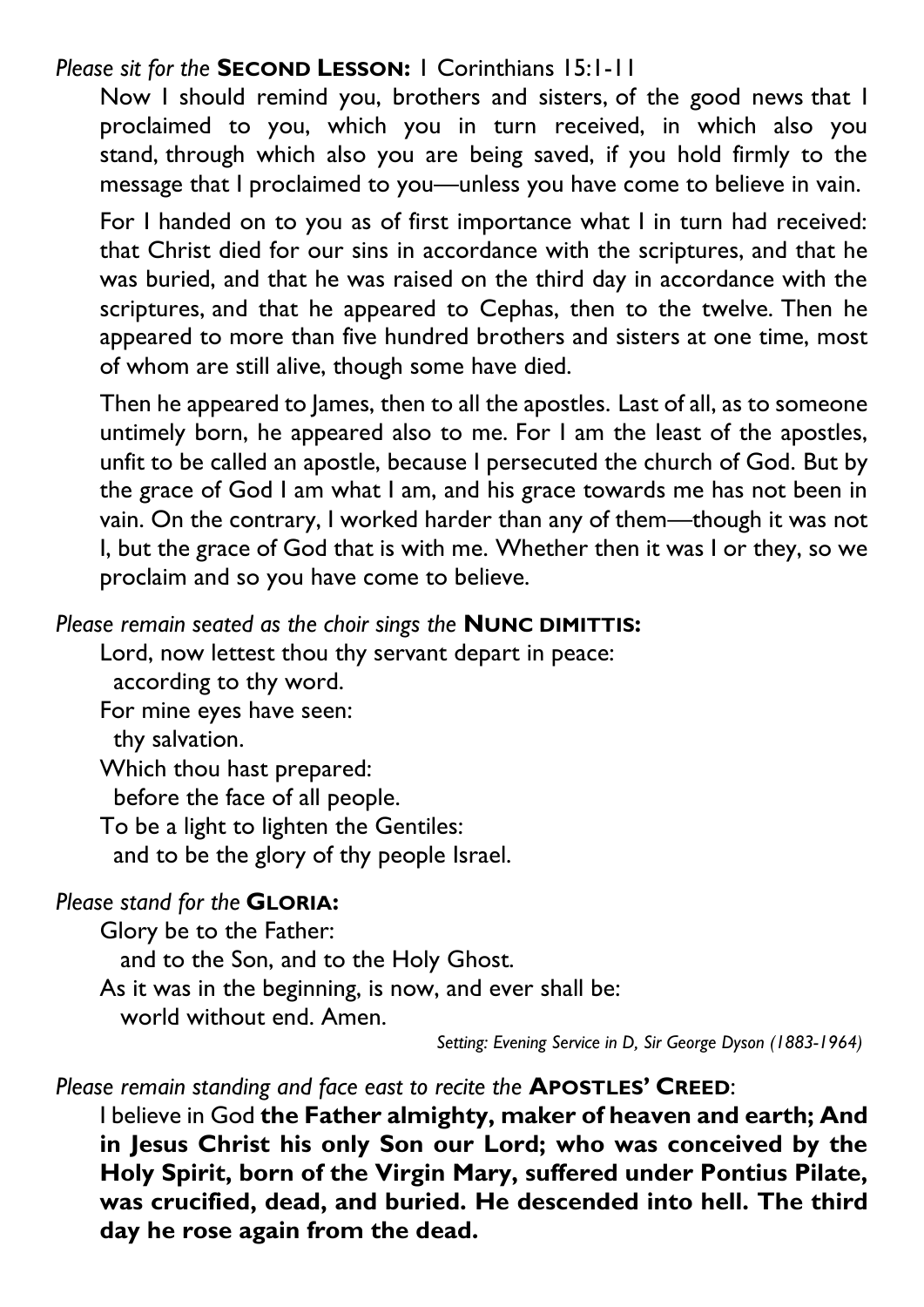**He ascended into heaven, and sitteth on the right hand of God the Father almighty. From thence he shall come to judge the quick and the dead. I believe in the Holy Spirit, the holy catholic Church, the communion of saints, the forgiveness of sins, the resurrection of the body, and the life everlasting. Amen.**

*Priest:* The Lord be with you. *Choir:* And with thy spirit. *Priest:* Let us pray.

*Please kneel or sit*

*Priest:* Lord, have mercy upon us.

*Choir:* Christ, have mercy upon us.

*Priest:* Lord, have mercy upon us.

*Choir:*

Our Father, which art in heaven, Hallowed be thy name. Thy kingdom come. Thy will be done in earth, As it is in heaven. Give us this day our daily bread. And forgive us our trespasses, As we forgive them that trespass against us. And lead us not into temptation; But deliver us from evil. Amen.

*Priest:* O Lord, shew thy mercy upon us.

*Choir:* And grant us thy salvation.

*Priest:* O Lord, save the Queen.

*Choir:* And mercifully hear us when we call upon thee.

*Priest:* Endue thy ministers with righteousness.

*Choir:* And make thy chosen people joyful.

*Priest:* O Lord, save thy people.

*Choir:* And bless thine inheritance.

- *Priest:* Give peace in our time, O Lord.
- *Choir:* Because there is none other that fighteth for us, but only thou, O God.
- *Priest:* O God, make clean our hearts within us.

*Choir:* And take not thy Holy Spirit from us.

# **THE COLLECT OF EASTER DAY:**

Almighty God, who through thine only-begotten Son Jesus Christ hast overcome death, and opened unto us the gate of everlasting life; We humbly beseech thee, that, as by thy special grace preventing us thou dost put into our minds good desires, so by thy continual help we may bring the same to good effect; through Jesus Christ our Lord, who liveth and reigneth with thee and the Holy Spirit, ever one God, world without end.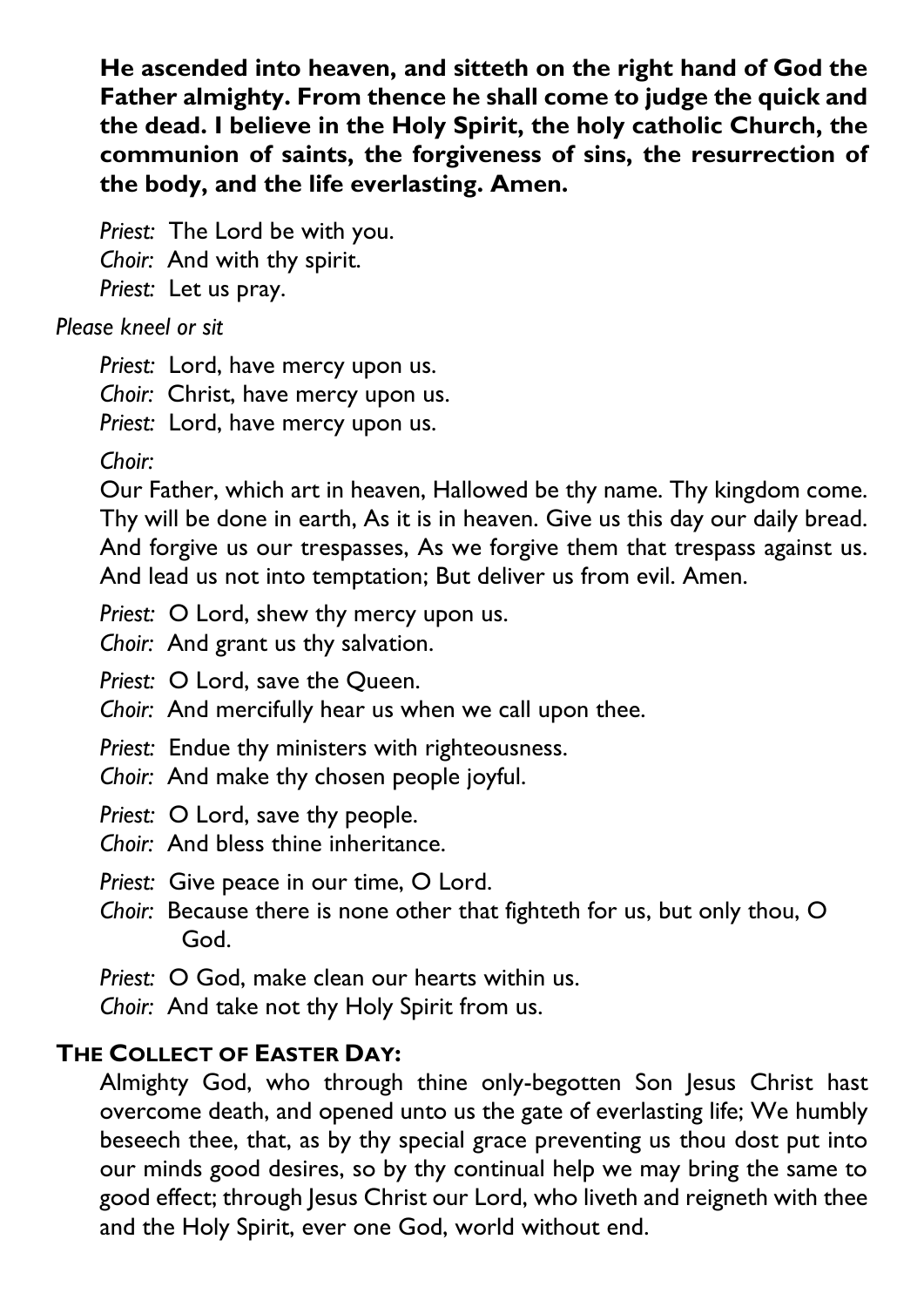*Choir:* Amen.

# **COLLECT FOR PEACE**:

O God, from whom all holy desires, all good counsels and all just works do proceed; Give unto thy servants that peace which the world cannot give; that both, our hearts may be set to obey thy commandments, and also that by thee we being defended from the fear of our enemies may pass our time in rest and quietness; through the merits of Jesus Christ our Saviour.

*Choir:* Amen.

# **COLLECT FOR AID AGAINST ALL PERILS***:*

Lighten our darkness, we beseech thee, O Lord: and by thy great mercy defend us from all perils and dangers of this night; for the love of thy only Son, our Saviour Jesus Christ.

*Choir:* Amen.

#### *The choir sings the* **ANTHEM:**

My beloved spake, and said unto me, Rise up, my love, my fair one, and come away. For, lo, the winter is past, the rain is over and gone; the flowers appear on the earth; the time of the singing of birds is come, and the voice of the turtle is heard in our land. The fig tree putteth forth her green figs, and the vines with the tender grape give a good smell. Arise my love, my fair one, and come away.

*Words: Song of Songs 2:10-13 Music: Patrick Hadley (1899-1973)*

*Please kneel or sit for the* **PRAYERS,** *which conclude with* **A PRAYER OF ST JOHN CHRYSOSTOM:**

Almighty God, who hast given us grace at this time with one accord to make our common supplications unto thee; and dost promise that when two or three are gathered together in thy Name thou wilt grant their requests: Fulfil now, O Lord, the desires and petitions of thy servants as may be most expedient for them; granting us in this world knowledge of thy truth, and in the world to come life everlasting.

#### *All respond:***Amen.**

The grace of our Lord Jesus Christ, and the love of God, and the fellowship of the Holy Spirit, be with us all evermore.

*All respond:***Amen.**